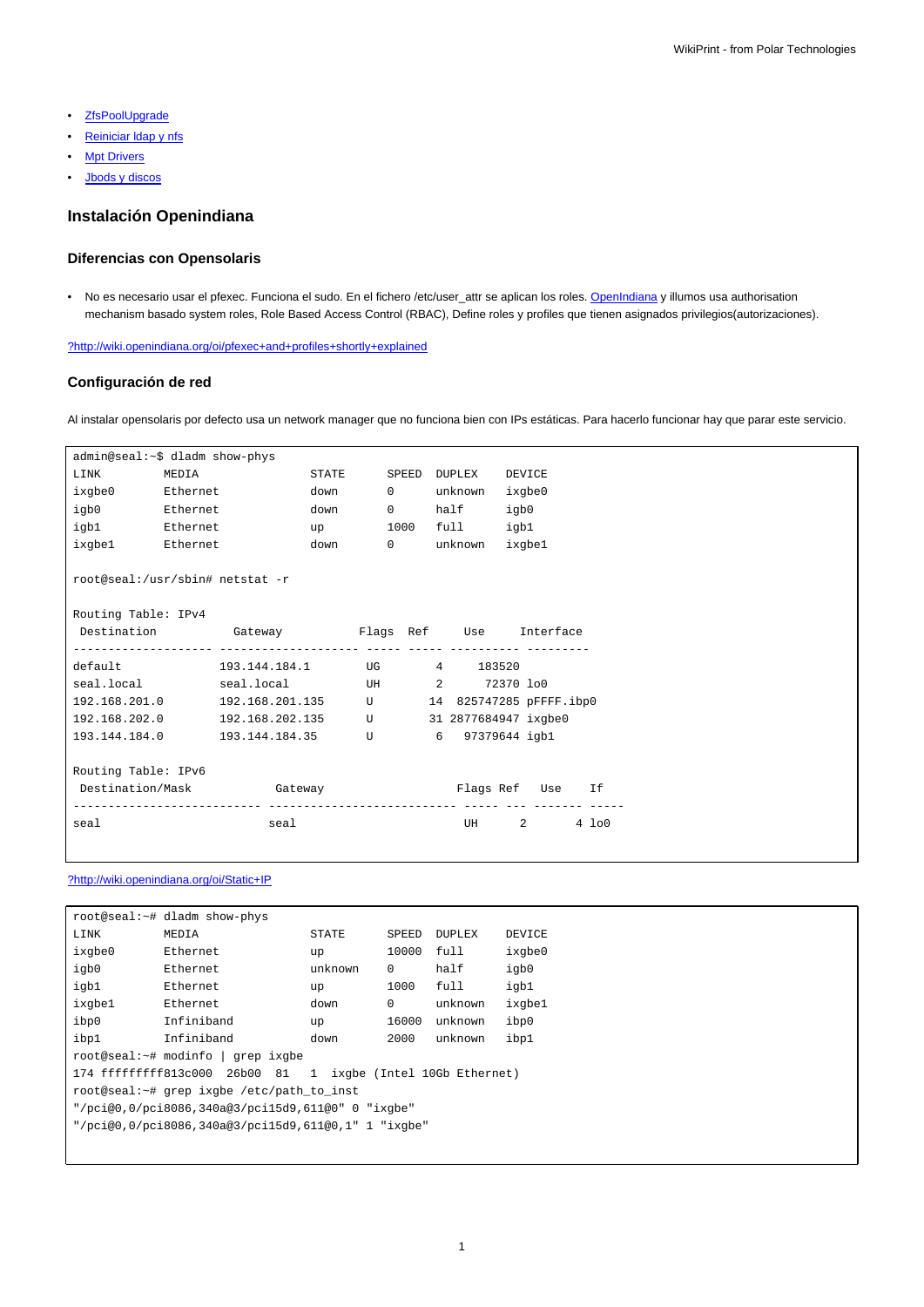### **Configurar autorización por ldap**

Para configurar ldap hay que ejecutar como root el siguiente comando:

```
ldapclient -v manual \
-a credentialLevel=proxy \
-a authenticationMethod=simple \
-a proxyDN=CN=anonimo,OU=gmeteo,DC=macc,DC=unican,DC=es \
-a proxyPassword=anonimo \
-a defaultSearchBase=OU=gmeteo,DC=macc,DC=unican,DC=es \
-a domainName=macc.unican.es \
-a serviceSearchDescriptor=passwd:OU=gmeteo,DC=macc,DC=unican,DC=es?sub \
-a serviceSearchDescriptor=group:OU=gmeteo,DC=macc,DC=unican,DC=es?sub \
-a defaultServerList=193.144.189.84 -a attributeMap=group:userpassword=userPassword \
-a attributeMap=group:memberuid=memberUid \
-a attributeMap=group:gidnumber=gidNumber \
-a attributeMap=passwd:uid=sAMAccountName \
-a attributeMap=passwd:gecos=cn \
-a attributeMap=passwd:gidnumber=gidNumber \
-a attributeMap=passwd:uidnumber=uidNumber \
-a attributeMap=passwd:homedirectory=unixHomeDirectory \
-a attributeMap=passwd:loginshell=loginShell \
-a attributeMap=shadow:shadowflag=shadowFlag \
-a attributeMap=shadow:userpassword=userPassword \
-a objectClassMap=group:posixGroup=group \
-a objectClassMap=passwd:posixAccount=user \
-a objectClassMap=shadow:shadowAccount=user
```
Para cambiar solo un parametro:

root@seal:/oceano/gmeteo# ldapclient mod -a "defaultServerList=193.144.189.39,193.144.202.209"

Para probar que ha funcionado: **getent passwd**

#### **Convertir en mirror la instalación**

Listamos los discos (ejemplo con la máquina virtual):

```
valva@openindiana:~$ cfgadm -s "select=type(disk)"
Ap_Id Type Receptacle Occupant Condition
sata0/0::dsk/c2t0d0 disk connected configured ok
sata0/2::dsk/c2t2d0 disk connected configured ok
sudo fdisk -B c2t2d0p0
sudo prtvtoc /dev/rdsk/c2t0d0s2 | sudo fmthard -s - /dev/rdsk/c2t2d0s2
sudo zpool attach -f rpool c2t0d0s0 c2t2d0s0
valva@openindiana:~$ zpool status -v rpool
pool: rpool
state: ONLINE
status: One or more devices is currently being resilvered. The pool will
     continue to function, possibly in a degraded state.
action: Wait for the resilver to complete.
scan: resilver in progress since Mon Jul 30 11:48:02 2012
  1.42G scanned out of 4.58G at 27.4M/s, 0h1m to go
  1.42G resilvered, 30.91% done
config:
     NAME STATE READ WRITE CKSUM
     rpool ONLINE 0 0 0
       mirror-0 ONLINE 0 0 0
```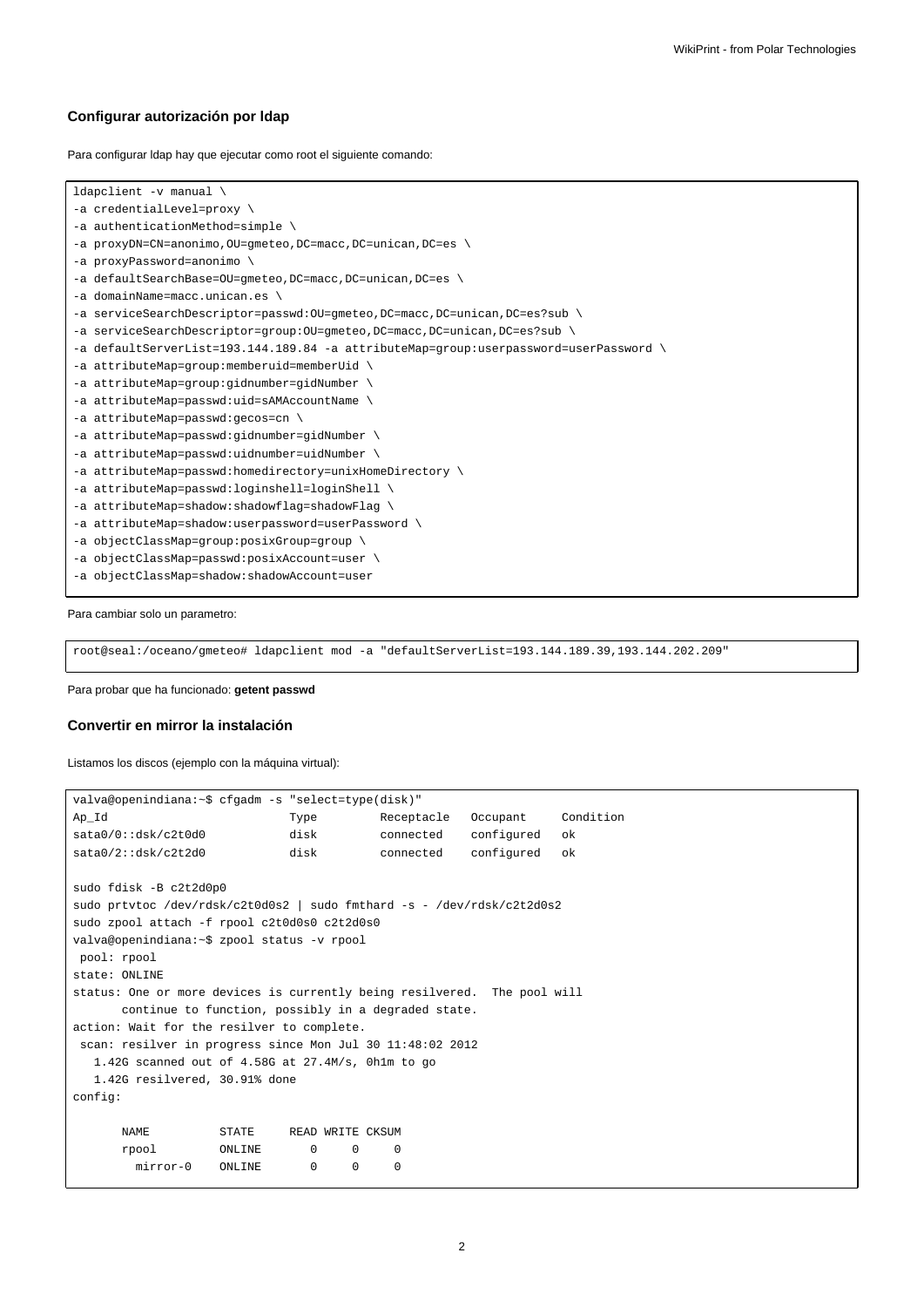$c2t0d0s0$   $ONLINE$   $0$   $0$   $0$ c2t2d0s0 ONLINE 0 0 0 (resilvering) errors: No known data errors valva@openindiana:~\$ sudo installgrub /boot/grub/stage1 /boot/grub/stage2 /dev/rdsk/c2t2d0s0 Password: stage2 written to partition 0, 275 sectors starting at 50 (abs 16115) stage1 written to partition 0 sector 0 (abs 16065)

# **Configuración NFS**

La configuración de los volumenes exportados por ZFS se almacena en el propio ZFS. La configuración general del servicio NFS está en /etc/default/nfs

Para compartir ficheros hay que usar la herramiento sharemgr. Sharemgr trabaja con grupos de "compartición". Para cada grupo se puede crear una configuración común. Por defecto vienen el default y el zfs. El caso del zfs se trata de forma diferente. Además de poder utilizar las herramientas sharemgr y share para gestionar las carpetas compartidas, zfs tiene una herramienta integrada para hacerlos (zfs set sharesmb=off..):

```
valva@openindiana:~$ sharemgr list -v
default enabled nfs
zfs enabled
valva@openindiana:~$ zfs get sharenfs
NAME NAME PROPERTY VALUE SOURCE
rpool sharenfs off default
rpool/ROOT sharenfs off default
rpool/ROOT/openindiana sharenfs off default
rpool/ROOT/openindiana@install sharenfs - -
rpool/dump sharenfs - -
rpool/export sharenfs off default
rpool/export/home sharenfs off default
rpool/export/home/valva sharenfs off default
rpool/swap sharenfs -
valva@openindiana:~$ sudo zfs set sharenfs=on rpool/export/home/valva
Password:
valva@openindiana:~$ zfs get sharenfs rpool/export/home/valva
NAME PROPERTY VALUE SOURCE
rpool/export/home/valva sharenfs on local
```
#### Para habilitar los nuevos usuarios en NFS

svcadm restart mapid

## **Habilitar acceso root SSH**

#### [?http://blogs.tulsalabs.com/?p=139](http://blogs.tulsalabs.com/?p=139)

#### **Instalación y gestión de paquetes**

Los paquetes pueden instalarse desde la interfaz gráfica o a través de la línea de comandos: [?http://docs.oracle.com/cd/E19963-01/html/820-6572/managepkgs.html](http://docs.oracle.com/cd/E19963-01/html/820-6572/managepkgs.html)

Para instalar entorno de compilación:

valva@openindiana:~/ganglia-3.3.7\$ sudo pkg install developer/gcc-3 developer/opensolaris/pkg5 developer/swig developer

We trust you have received the usual lecture from the local System Administrator. It usually boils down to these three things: